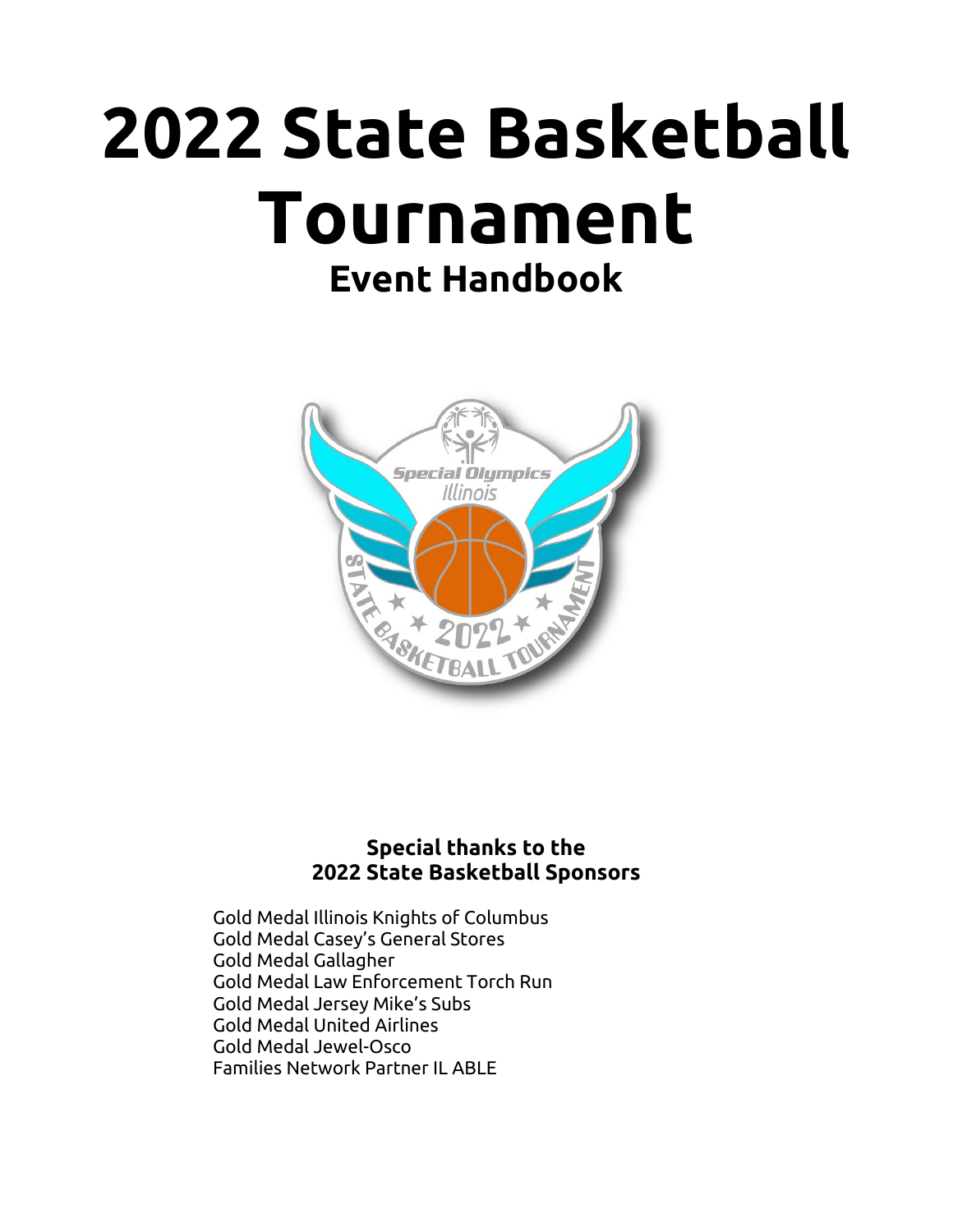#### **Emergency Telephone Numbers**

| <b>Tournament Central</b>                         | 309-242-7602 |
|---------------------------------------------------|--------------|
| Normal Rescue Squad - extreme emergency only      | 911          |
| Bloomington Rescue Squad - extreme emergency only | 911          |
| Carle BroMenn Medical Center                      | 309-454-1400 |
| OSF St. Joseph Medical Center                     | 309-662-3311 |
| ISU Police Department (on campus only)            | 309-438-8631 |
| <b>IWU Security (on campus only)</b>              | 309-556-1111 |

Texting Service: Please text Basketball to 844-393-0980 to receive weather or emergency updates to the 2022 State Basketball event. The Text Alert System if the primary method for communicating schedule changes or emergency tournament information.

# **Facility Addresses**

| <b>Illinois State University</b> | <b>Illinois Wesleyan University</b> |
|----------------------------------|-------------------------------------|
| Horton Field House               | <b>Shirk Center</b>                 |
| Main & College Avenue            | 302 E. Emerson                      |
| Normal, IL                       | Bloomington, IL                     |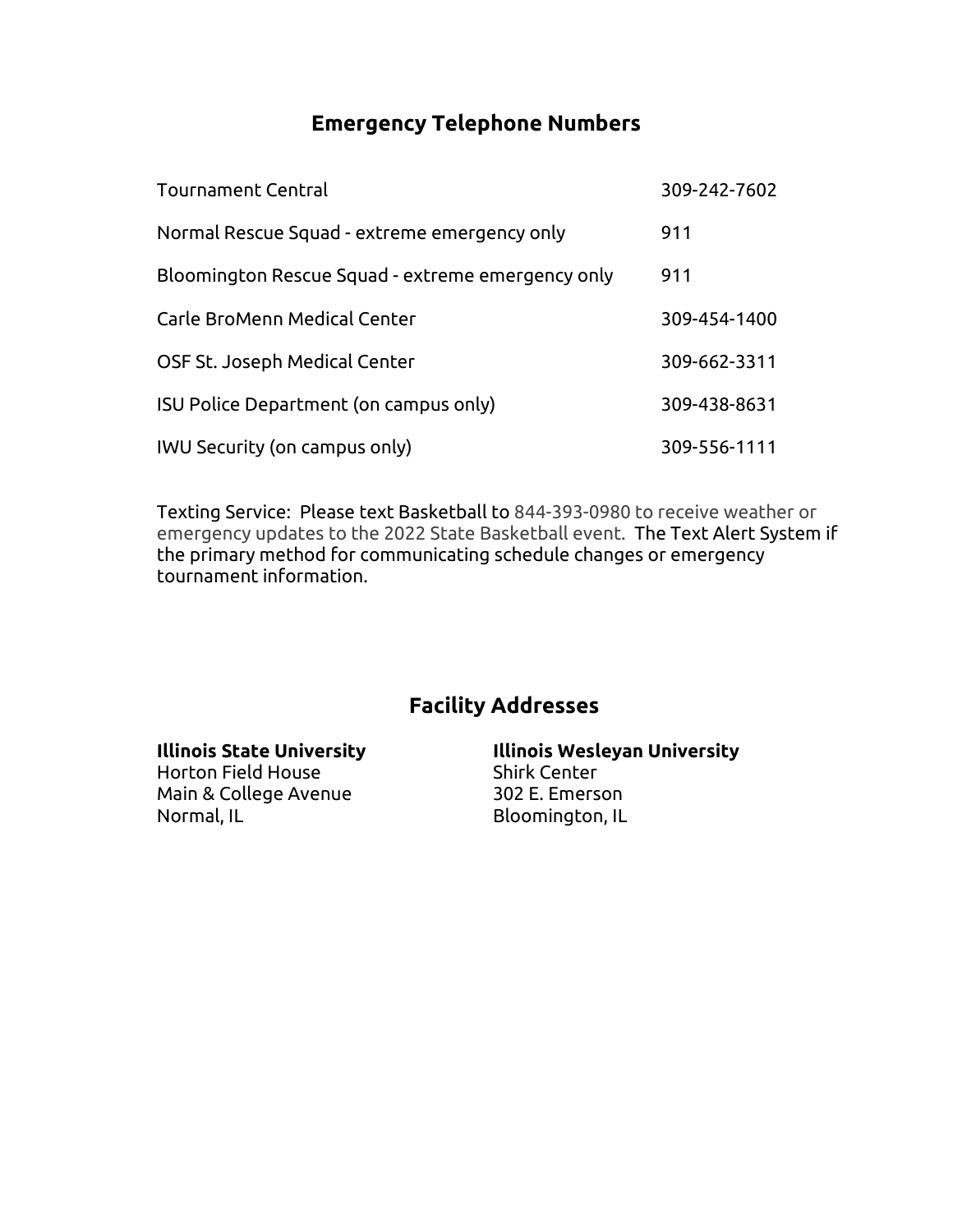Hello,

Congratulations and welcome to the Special Olympics Illinois 2022 State Basketball Tournament! The staff of Special Olympics Illinois, the cities of Bloomington and Normal, and the staff at Illinois State University and Illinois Wesleyan University extend their best wishes for your athletes' success.

This handbook is designed to help make your trip to the State Basketball Tournament an enjoyable experience. Please remember, due to printing deadlines, the schedules in this handbook are tentative. You will receive final competition schedules after the scratch deadline.

During the State Basketball Tournament, please take time to thank the many volunteers who make this competition the success that it is. Also, take a moment to thank the staff at Illinois State University and Illinois Wesleyan University for being a part of the Special Olympics Illinois State Basketball Tournament.

Good luck,

Brianna Beers Nate Henry

Director of State Championships **Director of State Championships** 

Carolyn Cronin Director of State Championships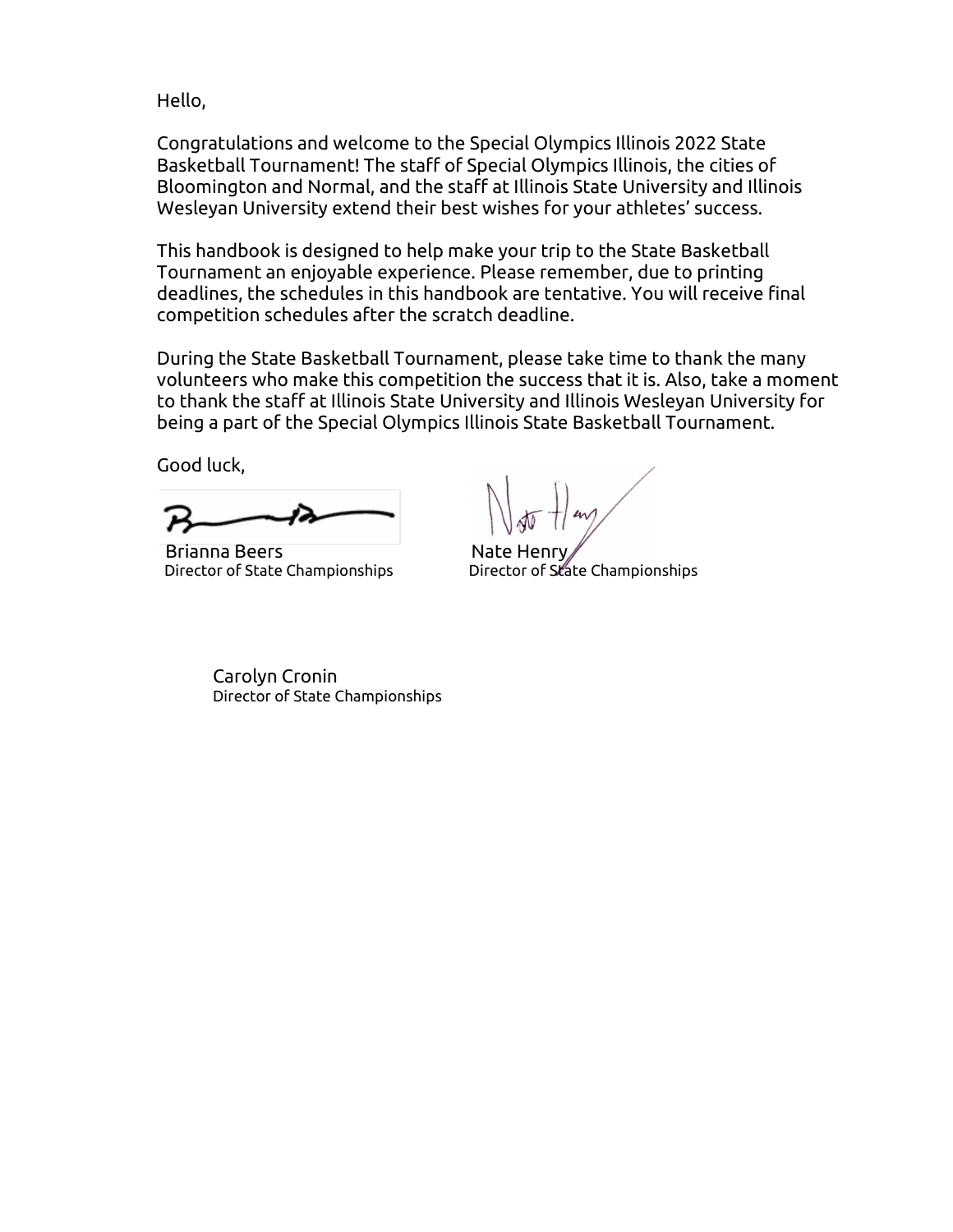# **Table of Contents**

| <b>Competition Information</b><br>2022 Basketball Tentative Schedule of Events<br>Registration/Wristbands<br><b>Team Competition/Team Uniforms</b><br><b>Team Brackets</b><br>Individual Skills Competition/Uniforms<br>Cheerleaders<br><b>Electronic Kiosk</b><br>Athlete Awards<br>Results | 1<br>$\overline{2}$<br>$\overline{3}$<br>$3 - 4$<br>5<br>$\frac{5}{5}$<br>6 |
|----------------------------------------------------------------------------------------------------------------------------------------------------------------------------------------------------------------------------------------------------------------------------------------------|-----------------------------------------------------------------------------|
| Activities/Entertainment<br>Opening Ceremony/Victory Dance/Souvenirs                                                                                                                                                                                                                         | 6                                                                           |
| <b>Meals for Athletes &amp; Coaches</b>                                                                                                                                                                                                                                                      |                                                                             |
| <b>Families/Guests</b><br><b>Family Program</b>                                                                                                                                                                                                                                              | 7                                                                           |
| <b>Medical Information</b>                                                                                                                                                                                                                                                                   | $\overline{7}$                                                              |
| COVID, PPE & Attendance by High Risk Individuals 8                                                                                                                                                                                                                                           |                                                                             |
| <b>Spectator Code of Conduct</b>                                                                                                                                                                                                                                                             | 8                                                                           |
| <b>Maps</b><br><b>Horton Field House</b><br><b>Shirk Center</b>                                                                                                                                                                                                                              | 9<br>10                                                                     |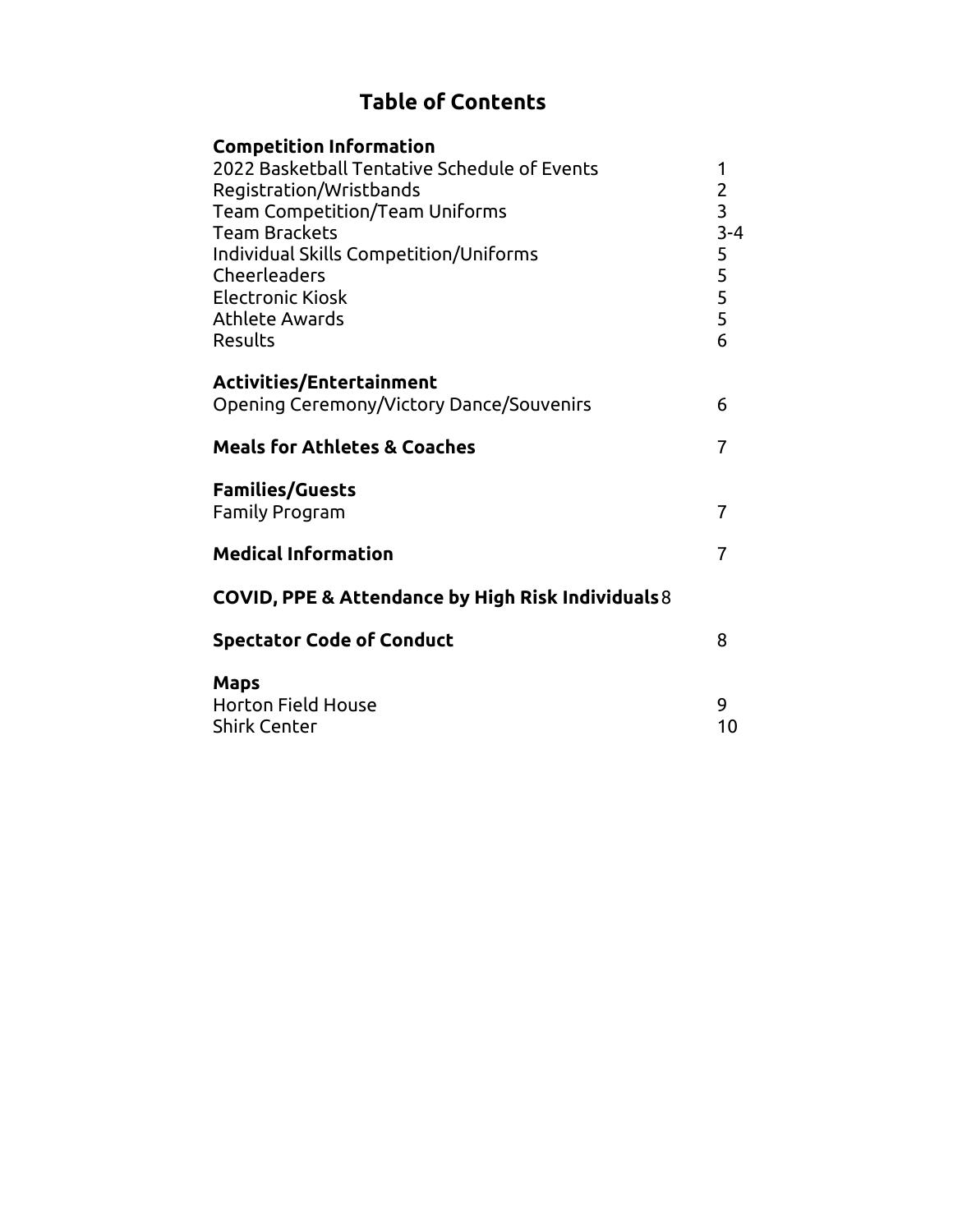#### **Special Olympics Illinois 2022 Basketball Tournament**

# **Tentative Schedule of Events**

#### **Friday, March 11, 2022**

| 8:30am - 1:00pm Registration - Horton Field House                                |
|----------------------------------------------------------------------------------|
| 8:30am -- 1:00pm Registration - Shirk Center                                     |
| 8:30am - 4:00pm Family Information Center Open - Horton Field House/Shirk Center |
| 10:00am – 5:00pm Team Competition for Female Teams, Junior & High School Teams – |
| Horton Field House and Shirk Center                                              |
| 11:00am - 1:00pm Lunch - ISU Linkins Dining Center/Shirk Center                  |
| 11:00am – 5:00pm Souvenir Sales Horton Field House/Shirk Center                  |
| 5:00pm – 7:00pm Dinner- ISU Linkins Dining Center                                |
| 6:30pm – 6:45pm Opening Ceremony - Horton Field House                            |
| 6:45pm – 8:30pm Dance & Laser Tag - Horton Field House                           |
|                                                                                  |

# **Saturday, March 12, 2022**

| 7:00am - 1:00pm                   | Registration - Horton Field House, Shirk Center                  |
|-----------------------------------|------------------------------------------------------------------|
| $8:00$ am - 5:00pm                | Team Competition - Horton Field House, Shirk Center              |
| 7:30am - 4:00pm                   | Family Information Center Open - Horton Field House/Shirk Center |
| $9:00$ am – 3:00pm                | Individual Skills Competition - Horton Field House               |
| $9:00$ am – 4:00pm                | Souvenir Sales Horton Field House/Shirk Center                   |
| 11:00am - 2:00pm                  | Lunch – ISU Linkins Dining Center, Shirk Center                  |
| $4:00 \text{pm} - 6:00 \text{pm}$ | Dinner – ISU Linkins Dining Center                               |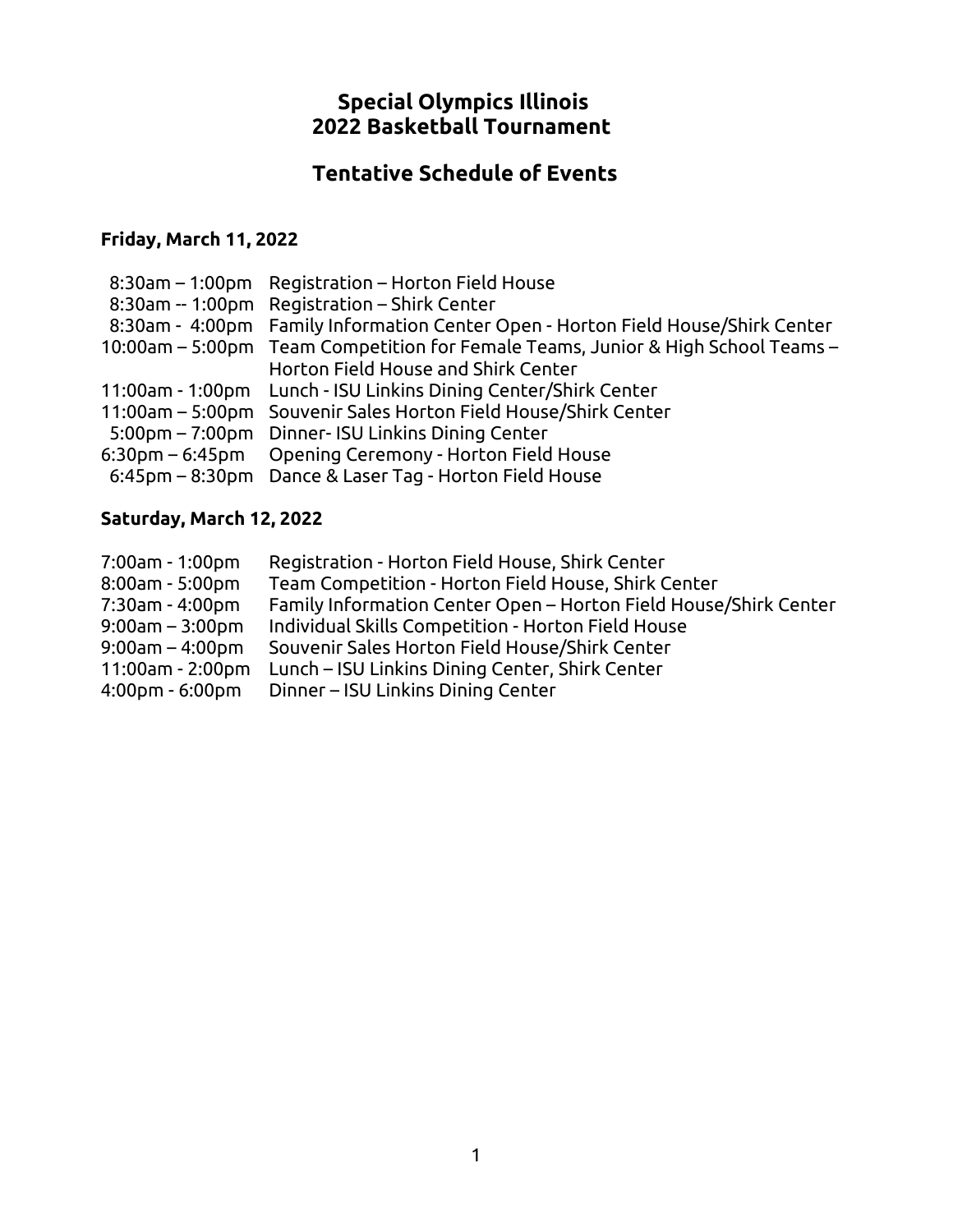## **Registration for Agencies**

| <b>Horton Field House</b>       | Friday, March 11<br>$8:30$ am - 12:00pm |
|---------------------------------|-----------------------------------------|
| <b>Shirk Center, Main Lobby</b> | Friday, March 11<br>8:30am - 12:00pm    |
| <b>Horton Field House</b>       | Saturday, March 12<br>7:00am - 12:00pm  |
| <b>Shirk Center, Main Lobby</b> | Saturday, March 12<br>7:00am - 12:00pm  |

- o Registration after Noon will be at Tournament Central.
- o Only the Head Coach should report to the registration table and bring a state or federal-issued photo ID.
- o Be sure to allow your team(s) time to register and get to their assigned court on time.

#### **Wristbands for Athletes**

Wristbands must be worn at all times. A wristband for each athlete is provided at registration. The Head Coach is responsible for ensuring that he/she has the proper number of wristbands before leaving the registration area. Bring broken wristbands to Tournament Central for replacement.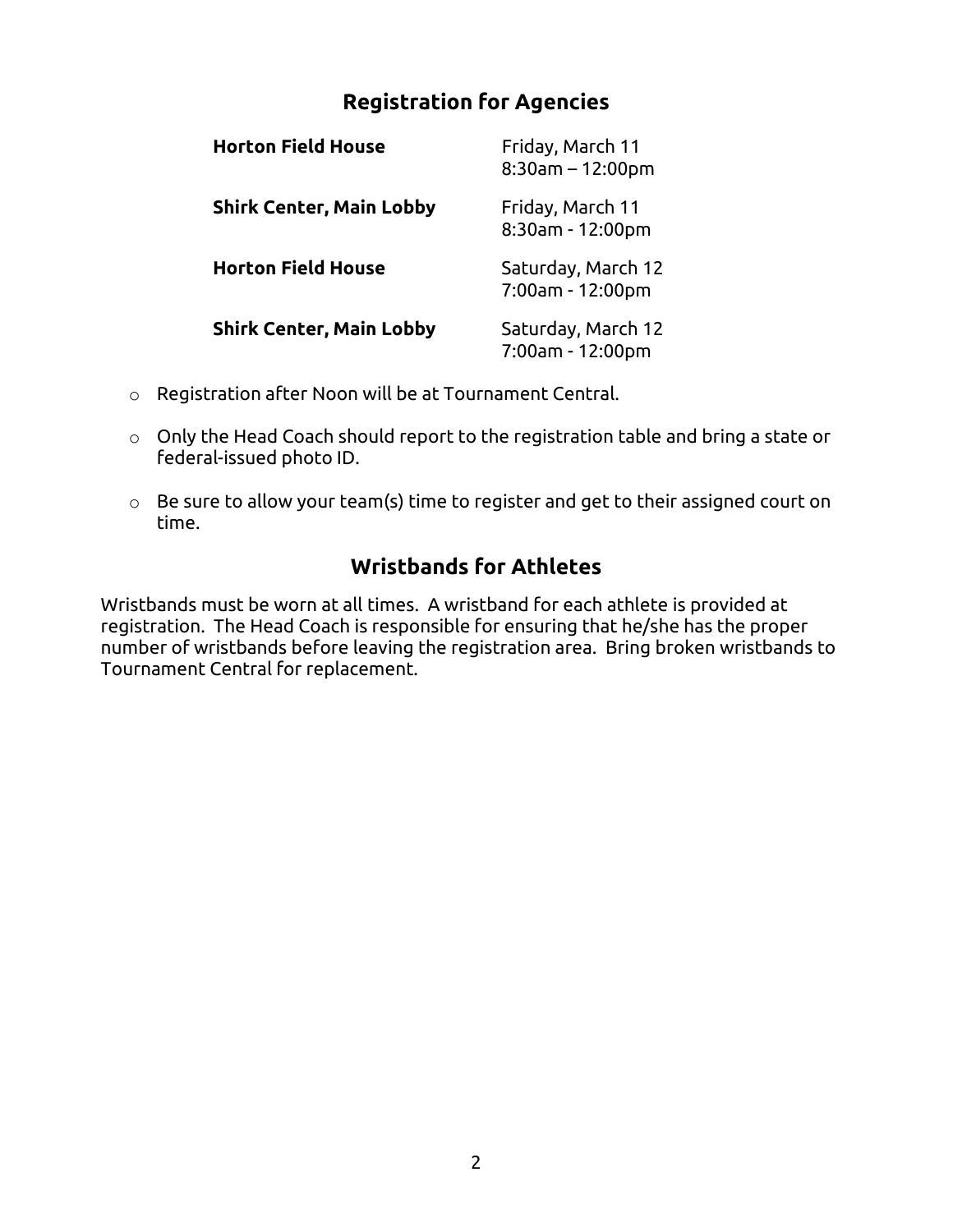## **Team Competition**

- 1. Please arrive at least 15 minutes prior to game time to warm up and discuss game situations with officials.
- 2. Games will start as scheduled.
- 3. Teams not ready to play within 10 minutes of the designated starting time will forfeit the game.
- 4. IHSA, SOI and Special Olympics Illinois rules will govern all Special Olympics Illinois State Basketball Tournament play.
- 5. Special Olympics Illinois basketball staff will make all final decisions.
- 6. Wristbands must be worn during all tournament play.
- 7. If a team is playing on a court where the team benches are at the end of the court, one coach from the team may be positioned at the opposite end of the court in the designated spot.

#### **Team Uniforms**

IHSA rules require all team players to be in uniforms. Rules specify that shorts and shirts with numbers must be worn. Athletes' uniforms must show legal numbers and contain no advertising. Legal numbers are: 0, 1, 2, 3, 4, 5, 00, 10, 11, 12, 13, 14, 15, 20, 21, 22, 23, 24, 25, 30, 31, 32, 33, 34, 35, 40, 41, 42, 43, 44, 45, 50, 51, 52, 53, 54 and 55. The numbers "0" and "00" are not allowed on the same team roster. Taping proper numbers on jerseys is allowed.

Teams are allowed to wear pinnies provided by the tournament to correct illegal numbers. These pinnies will be used only when teams have uniforms of the same color. It is the responsibility of the Head Coach to ensure that athletes are in proper uniforms before each game begins. Players are not allowed to play in long pants, even sweat pants. Proper court shoes are required.

#### **Team Brackets**

Team brackets indicating divisions and game times are emailed to basketball team coaches prior to the tournament. The goal of Special Olympics Illinois is to create four team divisions whenever possible. In some cases, divisions of two or three teams may be designed in order to provide appropriate competition. The following explanation covers all bracketing procedures employed by Special Olympics Illinois for tournament play.

**Four Team Division:** In a four team bracket, each team plays two games. Teams that win first round games move to the right side of the bracket, and teams that lose first round games move to the left side of the bracket. The two winning teams then play for 1st and 2nd place; the losing teams play for 3rd and 4th place.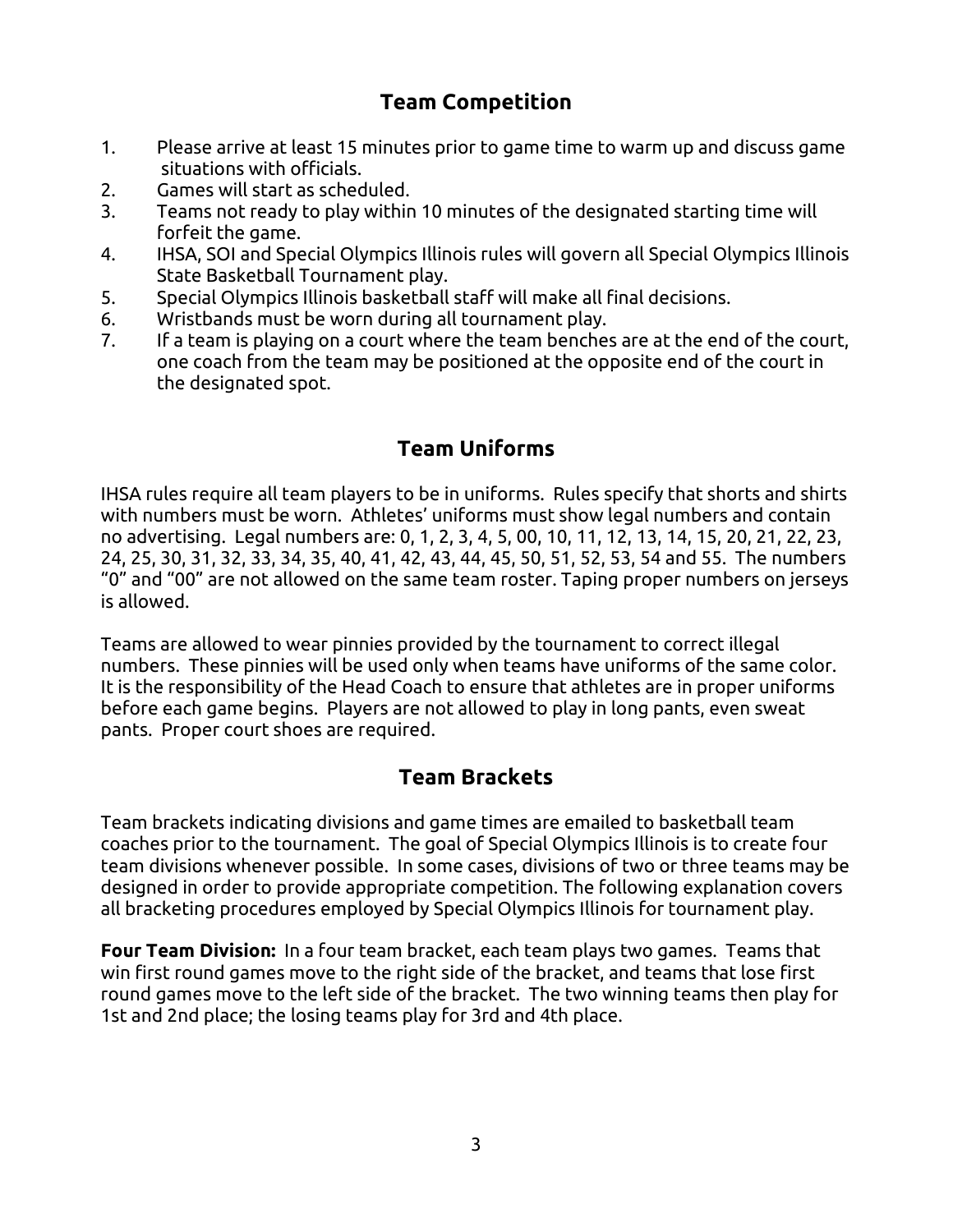

**Three Team Division:** All play is round robin style. In these divisions, three games are played with each team competing twice. The team with the best record at the end of the three games will receive first place. If all three teams win one game and lose one game, places of finish will be determined:

- 1. By the point differential in the games played during the tournament.
- 2. If the point differential is the same, by the total points scored by each team during the Tournament (highest scoring team receives first place).
- 3. If point differential and point totals are the same, by free throw percentages in games played during the tournament.



**Two Team Division:** For the 2022 State Tournament, all play is best two of three games. Teams are given adequate time to rest between games. If each team wins a game then Basketball tie break rules will be implemented.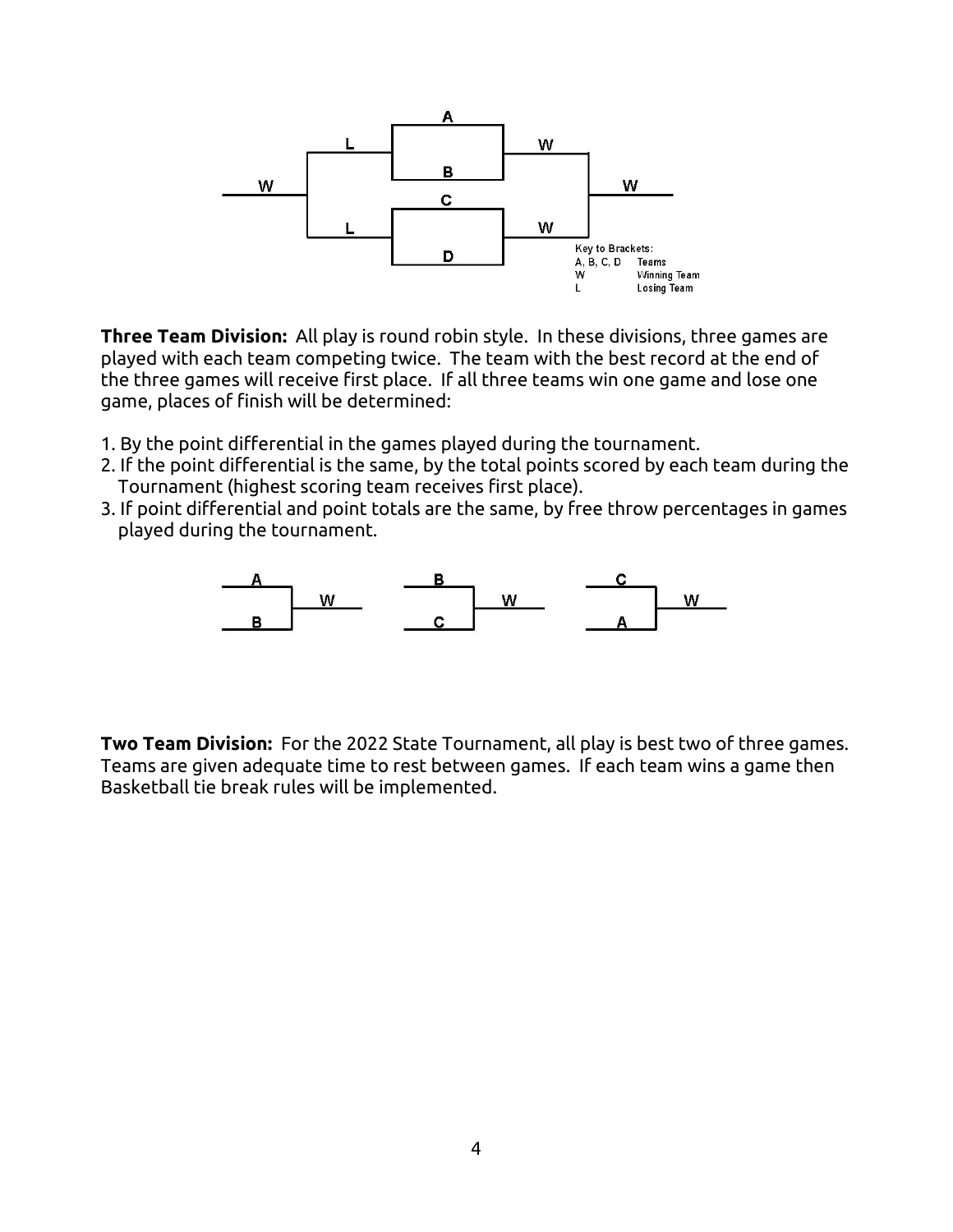## **Individual Skills Competition**

Individual Skills Competition is Saturday, March 12 at Illinois State University's Horton Field House. The Staging Area is in the southeast corner of the Field House. Individual Skills athletes begin competing at 9:00am. All traditional skills athletes will compete followed by the Young Athletes Skills competition. Coaches are able to drop off athletes at the staging area and sit in the spectator seating located in the balcony above the courts in the field house. No coaches or spectators are allowed on the floor during competition. Awards are presented after the completion of each competition division.

#### **Individual Skills Uniforms**

All Individual Skills athletes are expected to wear basketball style athletic wear. Shorts, T-shirts and gym shoes are not only the most comfortable style of clothing, but also the safest. Athletes are not allowed to compete in street shoes or jeans. Uniform numbers are not necessary. Agency athletic wear is not required to be the same colors, but it is encouraged.

#### **Cheerleaders**

Cheerleaders are only allowed as spectators for the tournament. As a spectator for this event, he/she will not receive a tournament memento, wristband, meal ticket or award. Cheerleaders are not allowed on the court with the players or team and will not be able to do any routines at any time before, during or after games. Cheerleaders are restricted to the areas allowed for spectators.

#### **Athlete Awards**

Awards are given at the end of competition for each division. Medals are presented to each member of first, second or third place teams or skills divisions. Ribbons are awarded for fourth through eighth place. A trophy is awarded to first place teams only. Awards presentations are at the Shirk Center and Horton Field House. Awards volunteers are not responsible for lost or stolen awards.

#### **Electronic Kiosk**

The Special Olympics Illinois kiosk is located near Family Registration in Horton Field House. Please utilize the kiosk to check competition schedules, venue and event support locations, Special Olympics Illinois information and to find out entertainment and dining options in the community.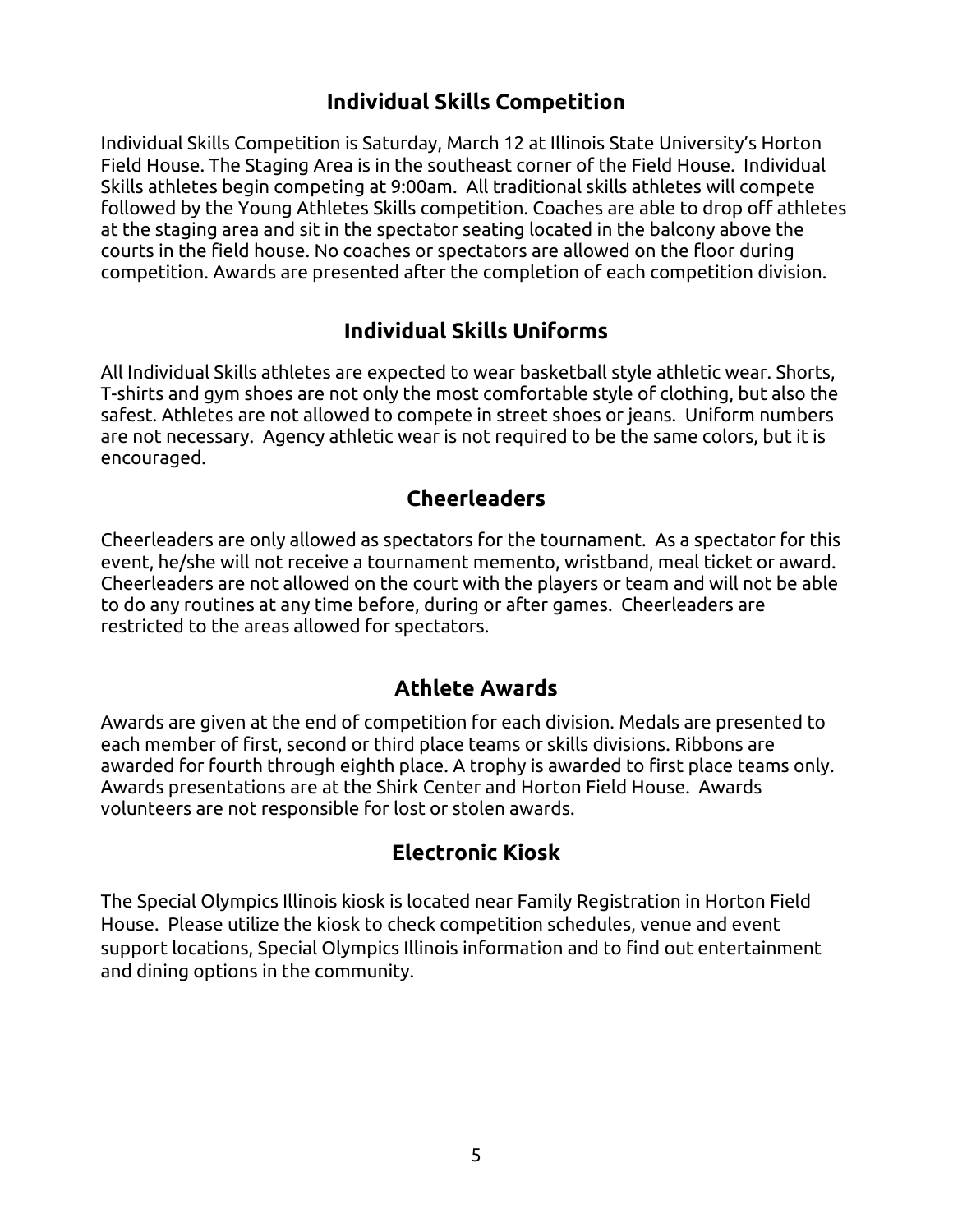#### **Results**

Results venues are set up at Horton Field House and Shirk Center. Final results are also available on the Special Olympics Illinois website the week following the tournament at [www.soill.org.](http://www.soill.org/)

Special Olympics Illinois is offering streaming of some games via the website. Games scores will be updated throughout the game and posted to the website to allow those not at the tournament to track their team's progress. The link to the tournament page is <https://www.soill.org/event/state-basketball/>

#### **Opening Ceremony**

A brief Opening Ceremony and Torch Run will be at 6:30pm on Friday night in Horton Field House. There will not be a Parade of Athletes and teams are not assigned space in the gathering area. Teams should arrive by 6:15pm and find a location to stand in the Ceremony area. The Ceremony will feature the Athlete Oath and a torch run including Law Enforcement personnel and the lighting of the cauldron. Families and spectator seating is in the balcony area above the main floor.

#### **Dances & Evening Entertainment**

A dance and laser tag activity is scheduled for Friday night. Friday night entertainment will take place after the Opening Ceremony and run from 7:00pm-8:30pm.

#### **Souvenirs**

Minerva Promotions is selling souvenirs at Horton Field House and The Shirk Center on Friday, March 11 from 11:00am to 5:00pm and on Saturday, March 12 from 9:00am to 4:00pm. State Basketball Tournament specific items will be sold. Cash and most major credit cards are accepted. CHECKS ARE NOT ACCEPTED. A percentage of sales are given to Special Olympics Illinois.

You can save time and pre-order items and pick them up on-site. Customization is offered only for pre-order sales. Pre-order close Friday, March 4.

Please go to [www.soillstatestore.com](http://www.soillstatestore.com/) to view items and submit your preorder.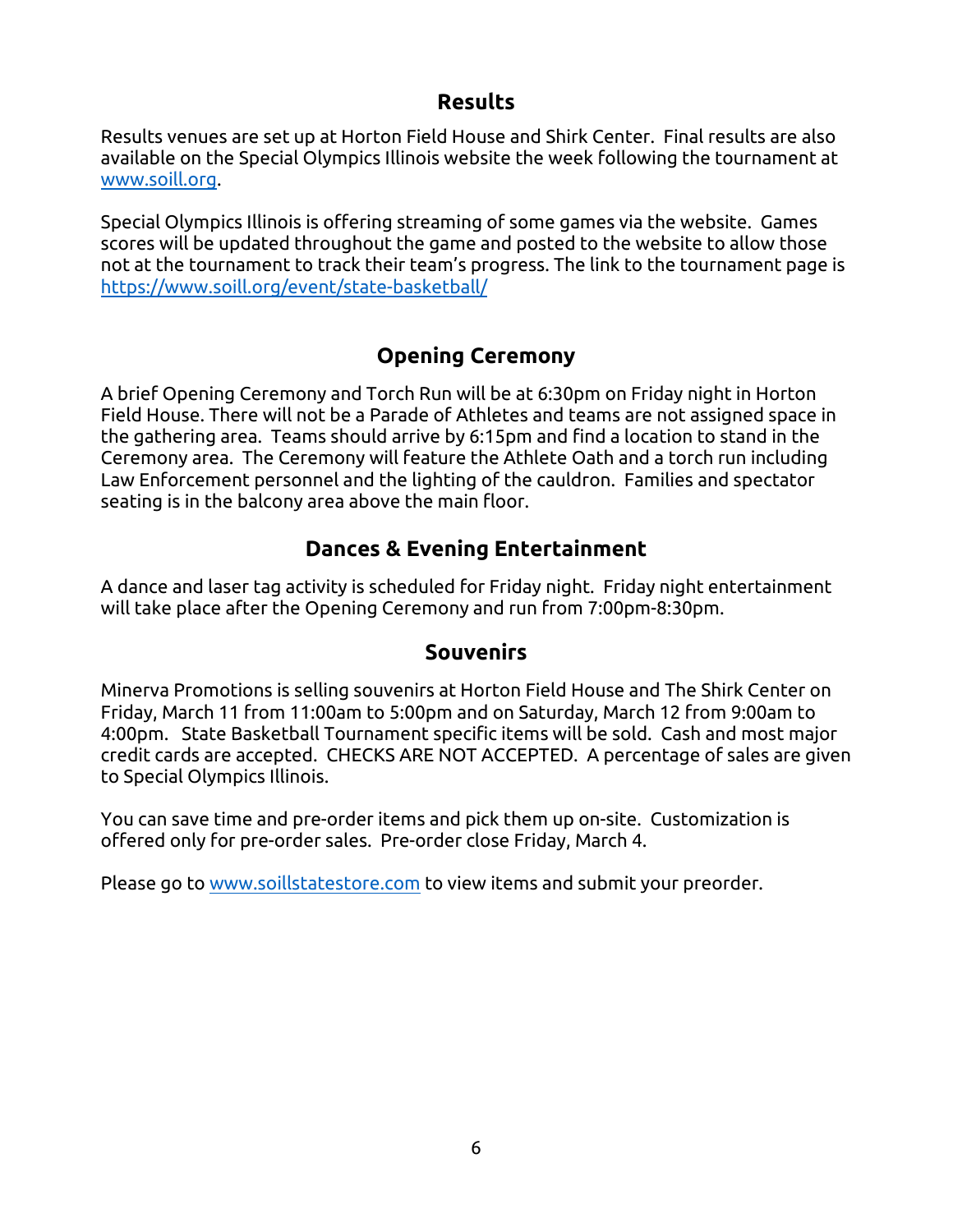#### **Meals for Athletes and Coaches**

Meal tickets must be presented so the appropriate meal number may be punched. Meal times are:

Friday Lunch - Meal #1 11:00am - 1:00pm Linkins Dining Ctr, Shirk Ctr Friday Dinner - Meal #2 5:00pm - 7:00pm Linkins Dining Ctr Saturday Lunch - Meal #3 11:00am - 2:00pm Linkins Dining Ctr, Shirk Ctr Saturday Dinner - Meal #4 4:00pm - 6:00pm Linkins Dining Ctr

If an athlete requires a special diet, it is the responsibility of the coach to provide for the athlete's needs. Provisions for special dietary needs of athletes or coaches cannot be made by Special Olympics Illinois.

#### **Family Program**

The Family Leadership team has set up the following special events for families of athletes.

#### *Registration, Information & Hospitality*

Please encourage all family members to register at the Family Information/Registration Area at ISU Horton Field House and in the main lobby at IWU Shirk Center. New families as well as our veteran families should stop by to let us know you are here and enter the raffle to win prizes. Information on athlete's teams and game schedules and community information will be available.

Back again this year, representatives from the ABLE -IL State Treasurer's Office will be at ISU Horton Field House on Saturday, from 730am – 4:00pm, to share information and answer questions. They will be located by Family Registration.

We will also have some special vendors over at our family area this year, so be sure to come check them out, as well as our poster making tables at both locations to help cheer on the athletes!

#### **Family Information/Registration Times:**

#### **Friday, March 11, 2022**

| 8:30am – 4:00pm Registration/Information Center Open – ISU Horton Field House/IWU |
|-----------------------------------------------------------------------------------|
| <b>Shirk Center</b>                                                               |
| 6:30pm – 6:45pm Opening Ceremony - Horton Field House                             |

#### **Saturday, March 12, 2022**

7:30am - 4:00pm Registration/Information Center Open – ISU Horton Field House/IWU Shirk Center

#### **Medical Information**

Trained medical personnel will be at all competition sites during the weekend. Coaches MUST carry a copy of each athlete's current Special Olympics Illinois Application for Participation with them at all times.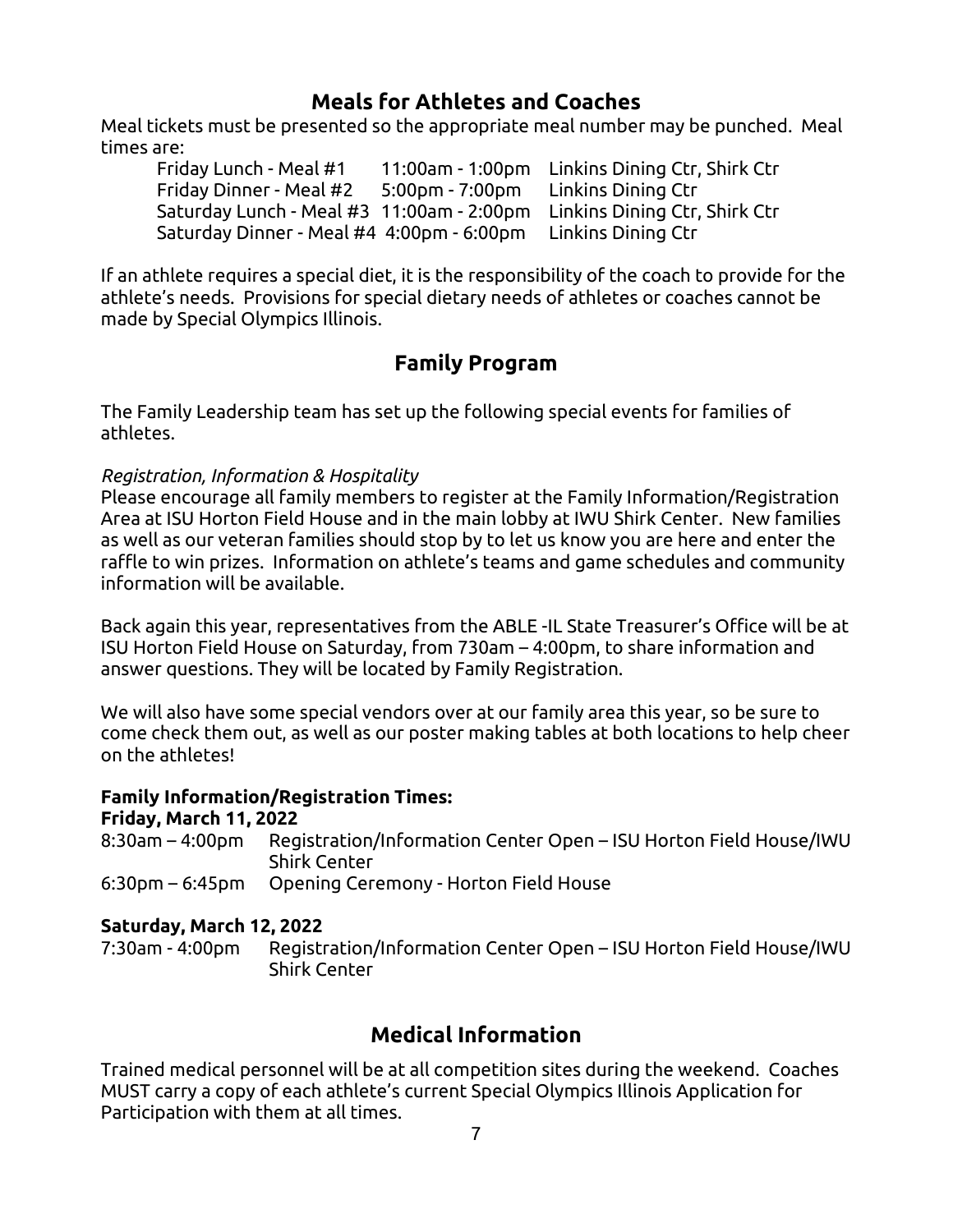# **COVID, PPE & Attendance by High Risk Individuals**

Even with the vaccine, there is no way of completely eliminating the risk of infection. Please review the High Risk Fact Sheet in the Resource Section of the Winter Games Website Page to assist in determining risks you may face by attending in-person activities. As of February 28, 2022, the State of Illinois removed the Mask Mandate for indoor settings. For both inside and outside events, masks are no longer required but are still highly recommended for all participants.

Participants or agencies must provide masks and other needed PPE. Special Olympics Illinois will not provide masks. Hand sanitizer, disinfectant wipes/spray and other cleaning/sanitizing products will be provided on-site.

# **Spectator Code of Conduct**

As fans (family, friends and supporters) of Special Olympics athletes, it is expected that everyone will play a positive role at Special Olympics Illinois events by following these codes for conduct:

- 1. Refrain from using abusive or offensive language towards anyone: officials, coaches, opponents and fellow spectators.
- 2. Remember that athletes are amateur athletes and the coaches and officials are volunteers.
- 3. An understanding of the rules may lead to a more positive experience at the event. All Special Olympics Illinois sports follow the designated National Governing Body (NGB) rules and any exceptions or modifications to those rules are included in the Special Olympics Illinois Rules Interpretations for the sport. A list of the designated NGB rules and the Rules Interpretations can be found at [www.soill.org](http://www.soill.org/) in the coach section.
- 4. Keep in mind the Special Olympics oath and remember that winning is not the emphasis of Special Olympics competition.
- 5. Coaches should be the ones to do the coaching. Please refrain from shouting instructions to athletes.
- 6. Spectators and fans are prohibited in the competition areas. Only registered coaches, athletes and officials should be in the playing area.
- 7. ALL CHEERS should be positive and display good sportsmanship. Derogatory comments directed to players, coaches and officials will not be tolerated.
- 8. Follow instructions or directives given by officials, volunteers or Special Olympics Illinois staff.
- 9. Special Olympics Illinois has a no tolerance policy in regard to physical altercations involving coaches, athletes, unified partners, volunteers, spectators, family members, etc.

Any spectator who fails to follow directives given by volunteers, officials or Special Olympics Illinois staff or does not adhere to the code of conduct items above will be reprimanded. A reprimand could include one of the following:

Will be escorted from the venue;

Will be banned from attending future events for a given period of time; Will be permanently banned from attending any Special Olympics Illinois event.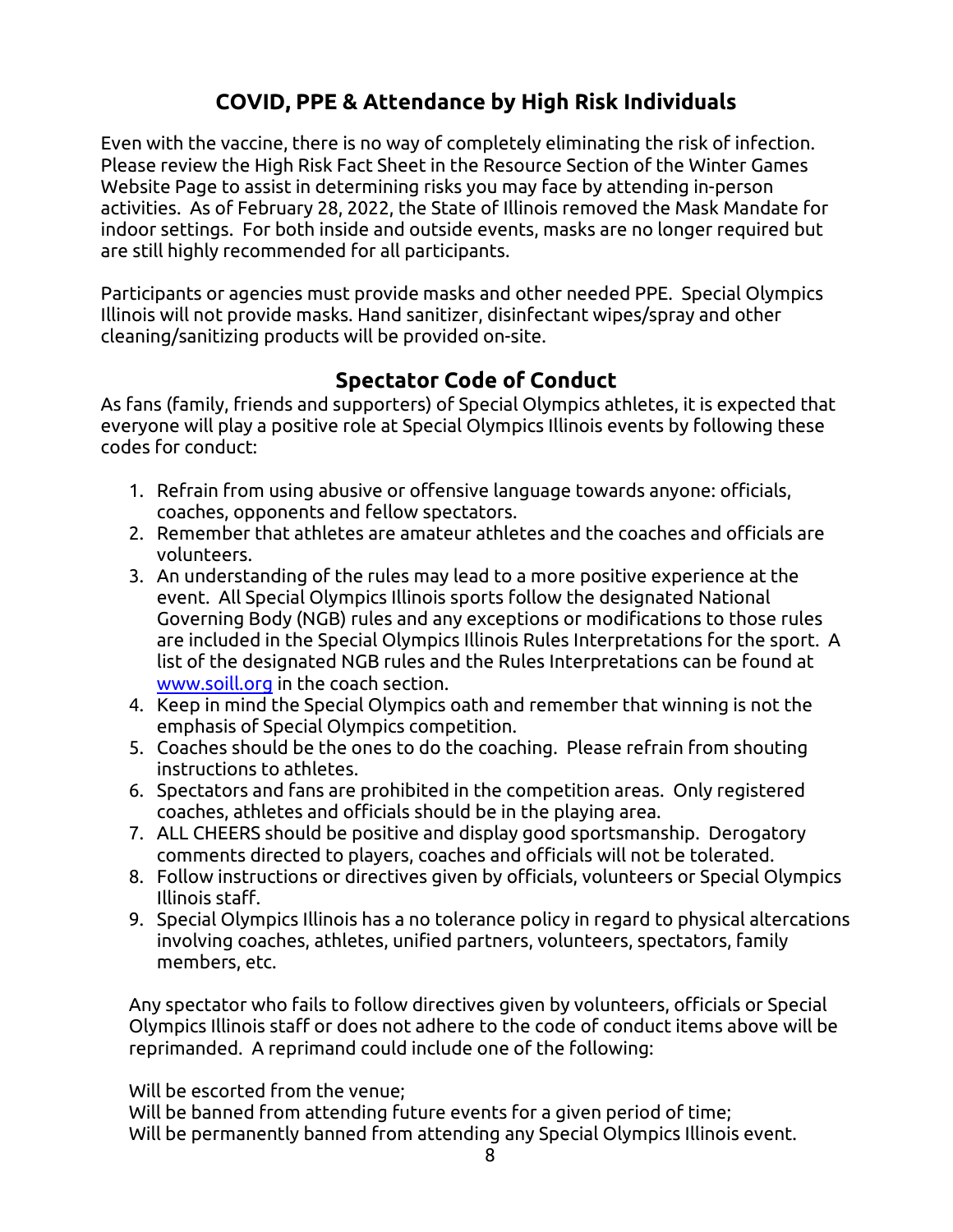# **Horton Field House**



- Key: T/C Tournament Central<br>F Family Center
	-
	- F Family Center<br>\$ Souvenir Sales Souvenir Sales
	- V Volunteers
	- + Medical